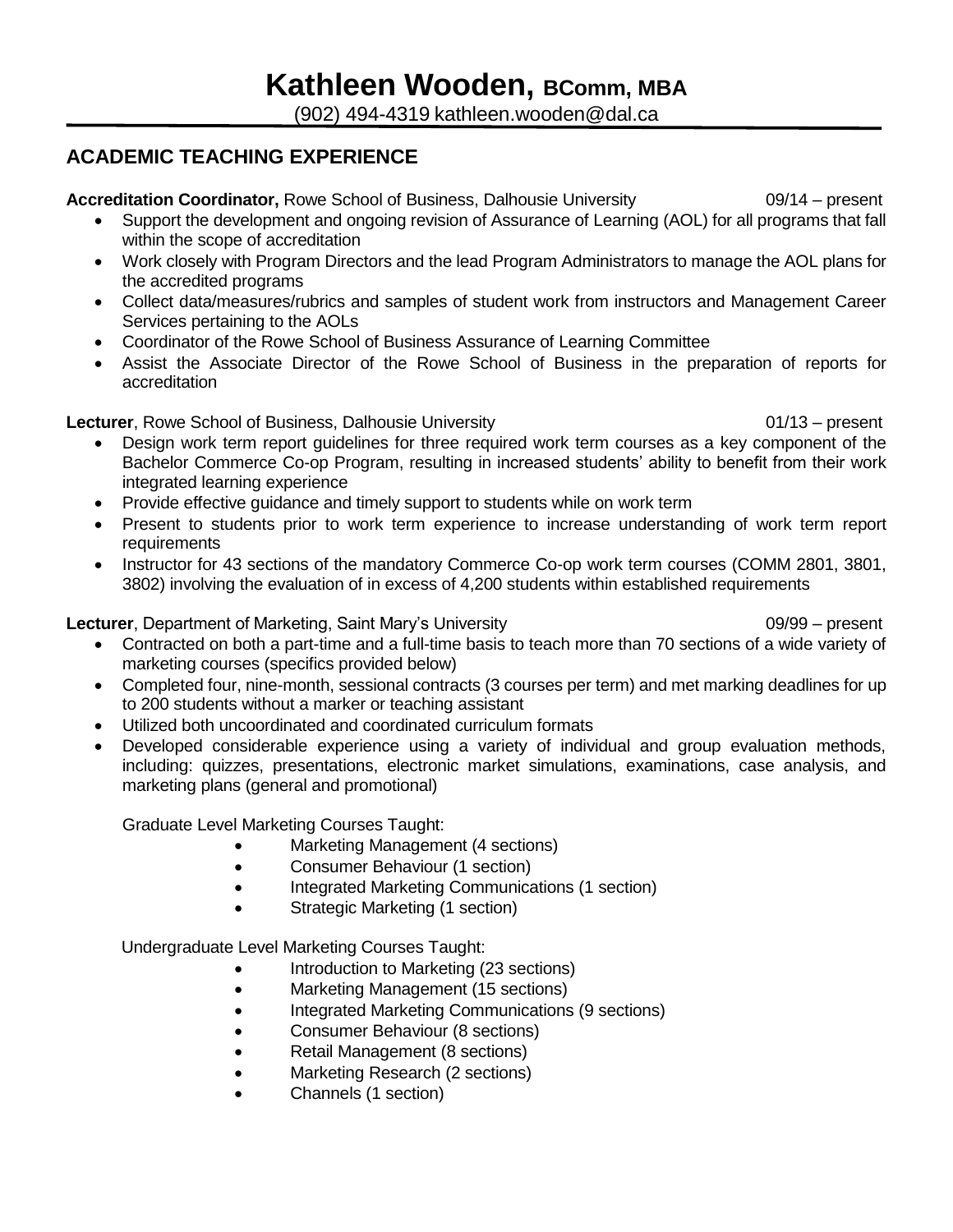Page 2

**Lecturer**, Business & Tourism, Mount Saint Vincent University **CHA COMEN 1941-1941-1941-1941-19** COMEN 1941-19

- Taught Advertising Theory and Practice and Retailing Management
- Teaching methods utilized included cases, YouTube and Social Media, and in-class exercises

**Lecturer**, Rowe School of Business, Dalhousie University **1.1 Community 1.1 Community 1.1** O1/11 – 04/11

- Taught Marketing Communications and Marketing Management
- Teaching methods utilized included cases, speakers and in-class exercises
- Utilized current examples in both courses to demonstrate applied marketing theory

### **PROFESSIONAL EXPERIENCE**

#### **Research Consultant**, Management Career Services 02/18

• Provided guidance with questionnaire design to assess the Commerce Co-op Orientation a series of online and in-class modules to prepare students for their work terms.

#### **Marketing Director, Bedford Titans Soccer Association**  $01/14 - 08/17$

- Created and managed promotional strategies to grow membership by 3%
- Managed sponsorship of approximately \$6,000 to assist to cover jerseys and other equipment
- Assisted in designing membership satisfaction survey
- Organized, scheduled and managed Youth Coaches to provide support for approximately 250 players aged four to eight

### **Research Consultant**, Dalhousie Professional & Managerial Group (DPMG) 11/16 – 02/17

- Conducted research with DPMG membership to assist the association in the development of strategic priorities
- Designed focus group discussion guide and self-administered questionnaire
- Moderated two focus groups with DPMG members

#### **Consultant** 01/05-12/05

- Independent consultant to assist with specific projects
- Provided focus group research services and specific responsibilities included designing research tools, moderating & preparing reports

#### **Senior Research Consultant**, Bristol Group/OmniFacts Research 05/94 – 12/02

- Responded with formal proposals, often under tight deadlines, to a variety of RFPs from both the public and private sector to secure marketing research contracts valued from \$5,000 to \$50,000
- Effectively developed, executed and managed qualitative and quantitative projects for a broad range of clients in a variety of fields including: telecommunications, agricultural, not-for-profit, cultural, political parties and various levels of government
- Provided clients with both top line summaries and detailed analysis with recommendations of research findings, often within aggressive time frames
- Research included: advertising and brand name testing, communication evaluations, market potential assessments, tracking studies, employee surveys and social research
- Performed business development for new clients as well as increased breadth of services provided to current clients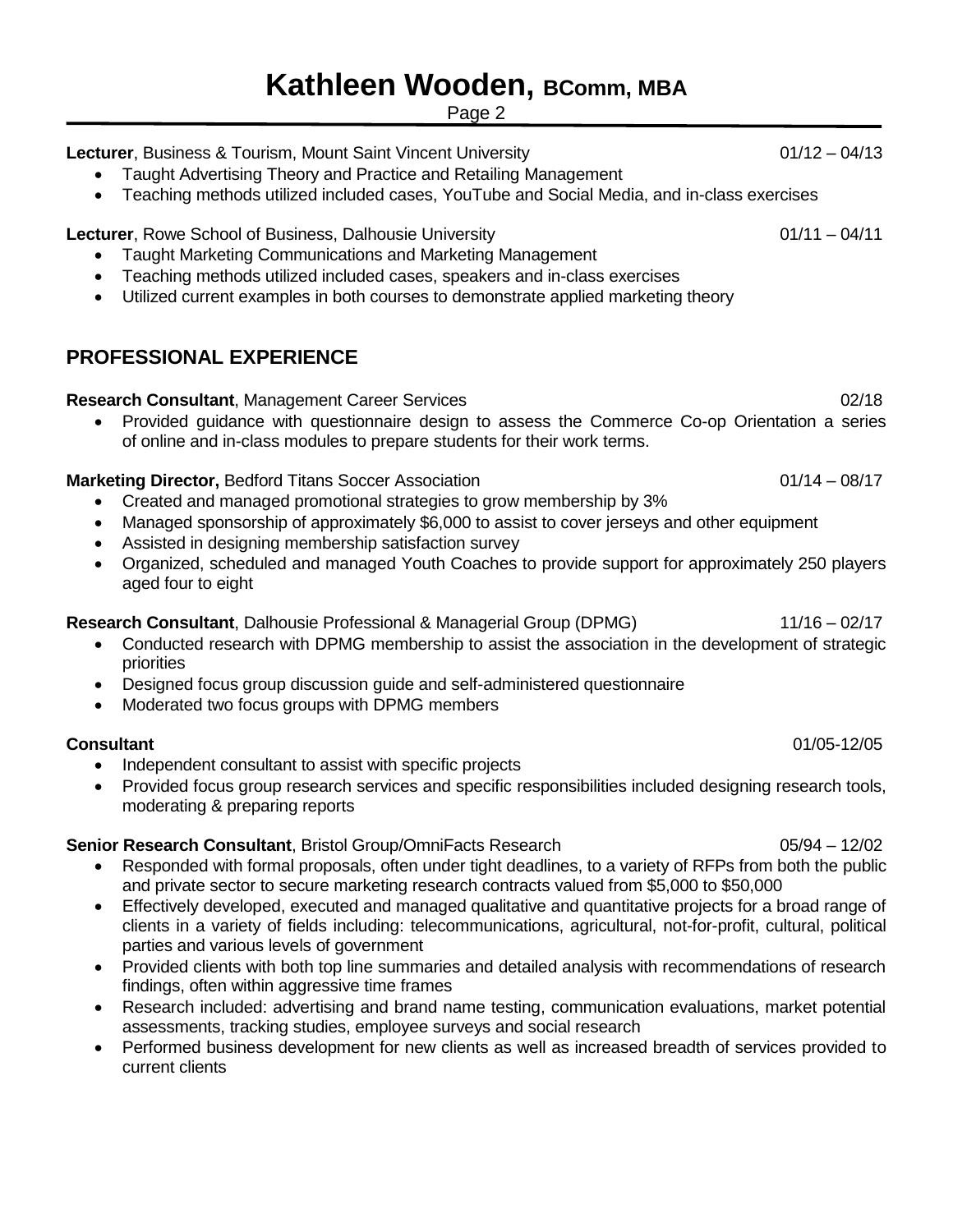Page 3

### **EDUCATION**

| <b>Master of Business Administration, Marketing Concentration</b><br>Saint Mary's University, Halifax, Nova Scotia                                                                                                                                                                                                                                                                                                                                                                | $09/88 - 05/90$   |
|-----------------------------------------------------------------------------------------------------------------------------------------------------------------------------------------------------------------------------------------------------------------------------------------------------------------------------------------------------------------------------------------------------------------------------------------------------------------------------------|-------------------|
| Bachelor of Commerce, Marketing & Management Double Major<br>Saint Mary's University, Halifax, Nova Scotia<br>Graduated with distinction                                                                                                                                                                                                                                                                                                                                          | $09/84 - 05/88$   |
| <b>PROFESSIONAL MEMBERSHIPS</b>                                                                                                                                                                                                                                                                                                                                                                                                                                                   |                   |
| <b>American Marketing Association</b>                                                                                                                                                                                                                                                                                                                                                                                                                                             | $01/14$ – present |
| <b>Canadian Association for Co-operative Education (CAFCE) Atlantic</b>                                                                                                                                                                                                                                                                                                                                                                                                           | $08/13$ - present |
| <b>COMMITTEE MEMBERSHIP</b>                                                                                                                                                                                                                                                                                                                                                                                                                                                       |                   |
| <b>MBA Program Committee, Rowe School of Business (ex-officio)</b>                                                                                                                                                                                                                                                                                                                                                                                                                | $01/18$ - present |
| <b>Teaching Community of Practice, Rowe School of Business, Dalhousie University</b><br>Meet to discuss unique teaching practices in the classroom and research interest                                                                                                                                                                                                                                                                                                          | 09/17 - present   |
| Bachelor of Commerce Program Committee, Rowe School of Business (ex-officio)                                                                                                                                                                                                                                                                                                                                                                                                      | $09/14$ – present |
| Bachelor of Management Program Committee, Faculty of Management (ex-officio)                                                                                                                                                                                                                                                                                                                                                                                                      | $09/14$ – present |
| <b>Coordinator of Assurance of Learning Committee, Dalhousie University</b><br>Organize meetings, set agendas, take minutes as well keep all documentation on file.<br>Participate in research project related to co-op<br>$\bullet$                                                                                                                                                                                                                                              | $09/14$ – present |
| Co-Chair Research Committee, CAFCE Atlantic<br>Conducting research to provide a better understanding of Co-operative Education<br>Created and participated in Research Presentation for Professional Development Conference: MPHEC<br>Comparison of Co-op and Work Experience<br>Produced an infographic highlighting key findings titled "The Co-op Advantage - The Impact of<br>Participation in Co-op Education on Class of 2012 Graduate Outcomes In the Maritime Provinces." | $06/14$ – present |
| Co-op Student of the Year Award Committee, Rowe School of Business<br>Evaluated student nominee packages based on established evaluation rubric<br>Represented academic viewpoint in consideration of nominated students for the award                                                                                                                                                                                                                                            | 02/17, 02/18      |
| Co-op Employer of the Year Awards Committee, Dalhousie University<br>Assessed approximately 30 employers nominated in up to 10 individual categories<br>Represented academic viewpoint for the Faculty of Management in consideration of a wide variety of                                                                                                                                                                                                                        | 02/17, 02/18      |

learning environments and mentorship provided to Dalhousie University co-op students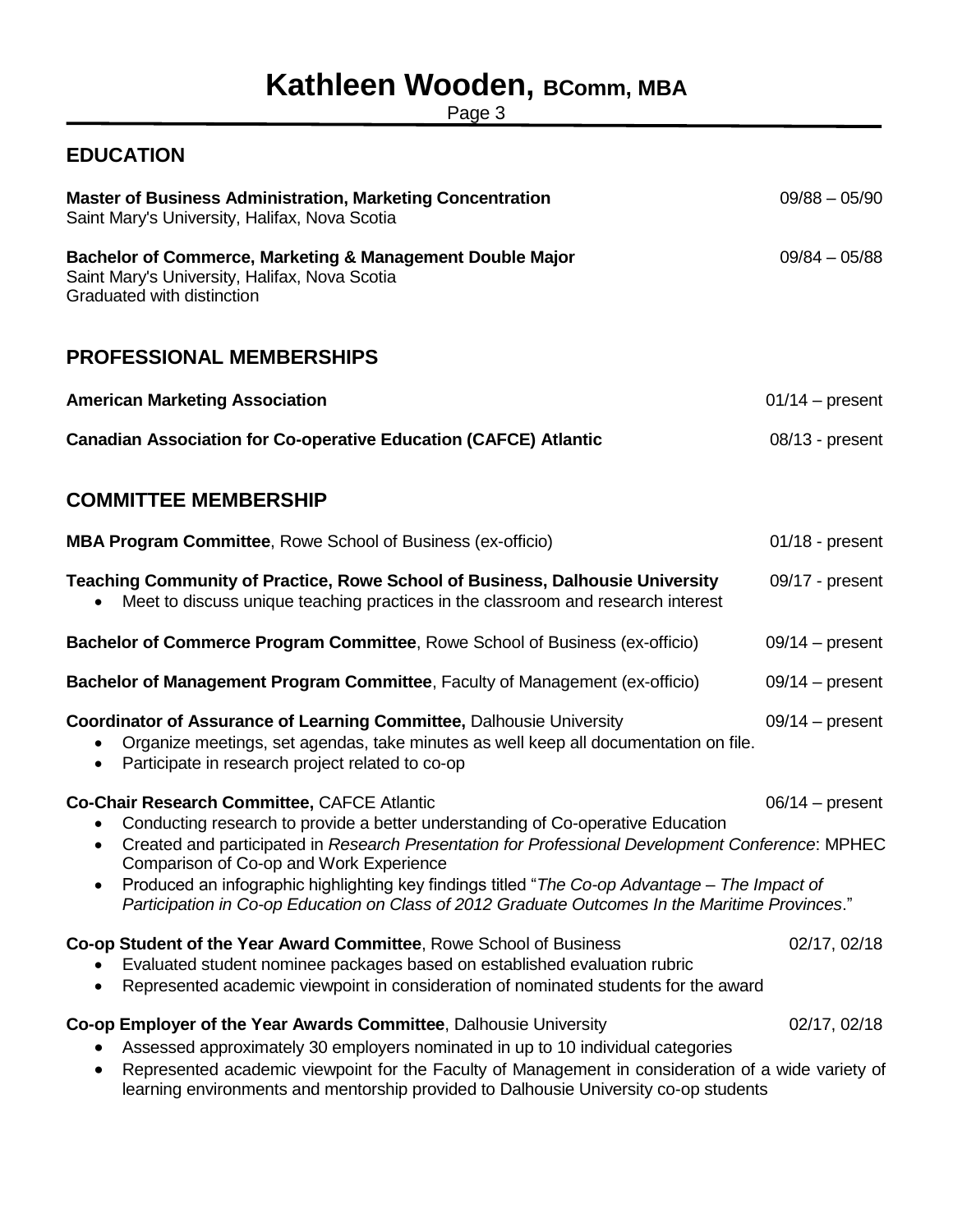Page 4

| Corporate Residency MBA Program Committee, Rowe School of Business (ex-officio)                                                                                              | $09/14 - 11/17$ |
|------------------------------------------------------------------------------------------------------------------------------------------------------------------------------|-----------------|
| Hiring Committee, Business Communication Instructor, Dalhousie University<br>Participated in the evaluation and selection of the most appropriate candidate for the position | 04/17           |
| Rapid Taskforce of Limited Term Faculty Members, Dalhousie University<br>Update metrics for assessing the professional qualifications for accreditation (AACSB) purposes     | 04/15           |
| <b>ACCREDITATION PROFESSIONAL DEVELOPMENT</b>                                                                                                                                |                 |
| Association to Advance Collegiate Schools of Business (AACSB) Seminar<br>AACSB Continuous Improvement Review Seminar - 7 Hours                                               | 06/17           |
| Association to Advance Collegiate Schools of Business (AACSB) Seminar<br>AACSB International Assessment Seminar II - 14 Hours                                                | 01/16           |
| Association to Advance Collegiate Schools of Business (AACSB) Seminar<br>AACSB International Assessment Seminar I - 14 Hours                                                 | 06/15           |
| <b>Rubrics and Feedback: Communicating with Students About Assessment</b><br>Dalhousie Faculty of Management Teaching Workshop                                               | 10/14           |
| <b>Rubric Workshop for Assurance of Learning</b><br><b>Dalhousie University</b>                                                                                              | 09/14           |
| AACSB "Closing the Loop" - Social Media Showcase<br>Saint Mary's University                                                                                                  | 11/12           |
| AACSB "Closing the Loop" - Developing Student Presentation Skills<br>Saint Mary's University                                                                                 | 02/12           |
| AACSB "Closing the Loop" - Developing Student Information Literacy Skills<br>Saint Mary's University                                                                         | 02/12           |

## **WORK INTERGRATED LEARNING PROFESSIONAL DEVELOPMENT**

| <b>Career Educator Certificate</b>                             | $09/17 - 12/17$ |
|----------------------------------------------------------------|-----------------|
| Canadian Association of Career Educators and Employers (CACEE) |                 |

- [Career Resources](http://www.cacee.com/cgi/page.cgi/_evtcal.html?evt=893)
- [Career Coaching & Counselling](http://www.cacee.com/cgi/page.cgi/_evtcal.html?evt=894)
- [Employer Relations & Recruitment](http://www.cacee.com/cgi/page.cgi/_evtcal.html?evt=895)
- [Programs & Delivery](http://www.cacee.com/cgi/page.cgi/_evtcal.html?evt=896)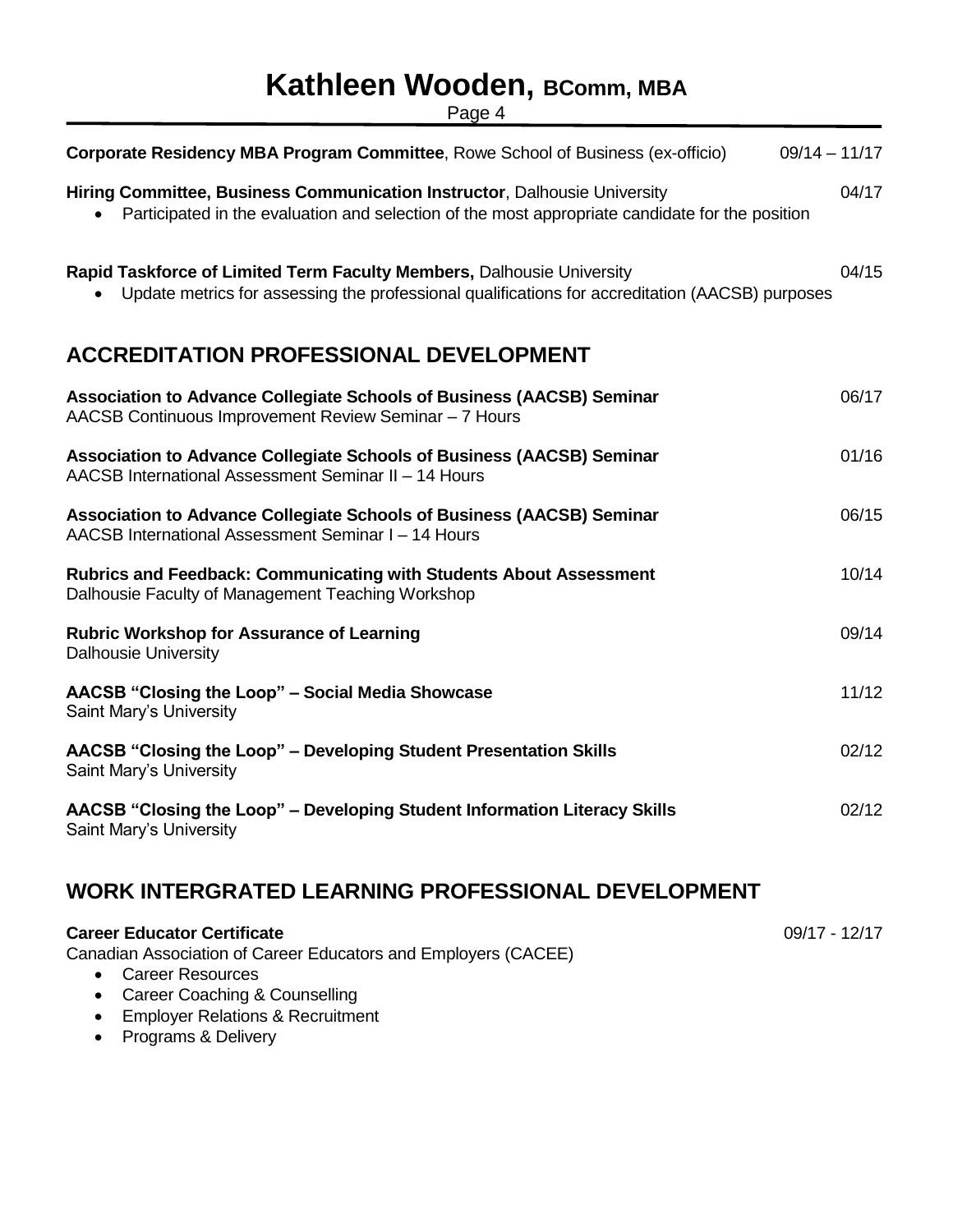Page 5

| <b>Professional Development Conference</b><br>Canadian Association for Co-operative Education Atlantic<br>MPHEC Comparison of Co-op and Work Experience (Presenter)                                                                          | 03/17 |
|----------------------------------------------------------------------------------------------------------------------------------------------------------------------------------------------------------------------------------------------|-------|
| Co-op, WIL and the Future of CAFCE Atlantic: Exploring factors impacting rise of WIL for CAFCE/CAFCE<br>$\bullet$<br>Atlantic                                                                                                                |       |
| STUDENT FOCUSED PROFESSIONAL DEVELOPMENT                                                                                                                                                                                                     |       |
| <b>Putting Professional Communications Skills (MGMT 3602) Online</b><br>Dalhousie University, Centre for Teaching and Learning                                                                                                               | 02/18 |
| <b>Strategies, Acculturation &amp; Teaching for International Students</b><br>Saint Mary's University - Writing Centre<br><b>Conversation Structures &amp; Communication</b><br>$\bullet$<br>• Writing, Academic Acculturation & Achievement | 02/18 |
| <b>Atlantic Universities' Teaching Showcase Small Teaching</b><br>Exploring the Potential of Easily-Implemented, High-Impact Teaching Practices<br>Association of Atlantic Universities and Mount Saint Vincent University                   | 02/17 |
| <b>Identifying Students in Distress</b><br>Dalhousie University, Centre for Teaching and Learning                                                                                                                                            | 12/16 |
| <b>Brightspace Training - Basics and Drop Box Assignments</b><br>Dalhousie Faculty of Management Teaching Workshop                                                                                                                           | 03/16 |
| Linking Objectives, Assessment and Feedback to Optimize Student Success<br>Dalhousie University, Centre for Teaching and Learning                                                                                                            | 02/16 |
| <b>Learning Outcomes and Rubrics in Brightspace</b><br>Dalhousie Faculty of Management Teaching Workshop                                                                                                                                     | 02/16 |
| <b>Fostering Deep Learning with Technology</b><br>Dalhousie Centre for Teaching and Learning                                                                                                                                                 | 04/14 |
| <b>Blackboard 9.1 Workshop</b><br>Saint Mary's University                                                                                                                                                                                    | 05/12 |
| <b>Building Bridges: Teaching International Students in a Canadian Classroom</b><br>Saint Mary's University                                                                                                                                  | 05/11 |
| BbLearn - Inspiring Next Generation eLearning @ Dalhousie<br><b>Dalhousie University</b>                                                                                                                                                     | 04/11 |
| <b>Blackboard 101</b><br>Saint Mary's University                                                                                                                                                                                             | 08/10 |